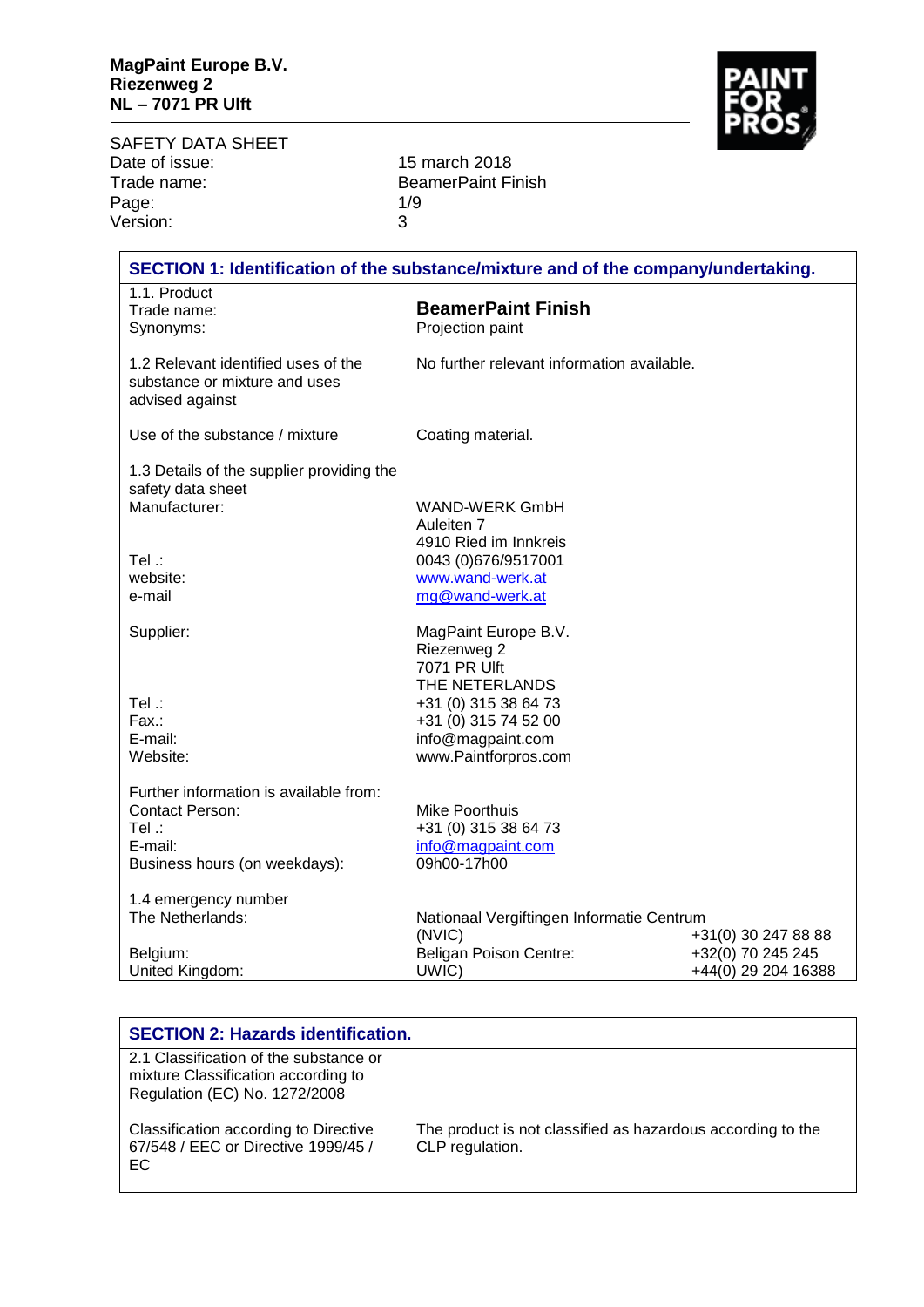

| SAFETY DATA SHEET<br>Date of issue:<br>Trade name:<br>Page:<br>Version:                                                                           | Г ЛОЈ<br>15 march 2018<br><b>BeamerPaint Finish</b><br>2/9<br>3                                                                                                                                                                                                               |
|---------------------------------------------------------------------------------------------------------------------------------------------------|-------------------------------------------------------------------------------------------------------------------------------------------------------------------------------------------------------------------------------------------------------------------------------|
| Special hazard warnings for humans<br>and the environment:                                                                                        | Not applicable.                                                                                                                                                                                                                                                               |
| 2.2 Label elements                                                                                                                                | Not applicable.                                                                                                                                                                                                                                                               |
| Labeling according to Regulation (EC)<br>No 1272/2008<br>· Hazard pictograms<br>· Signal word<br>· Hazard statements<br>· Additional information: | Not applicable.<br>Not applicable.<br>Not applicable.<br>Contains 1,2-benzisothiazol-3 (2H) -one, mixture of: 5-chloro-<br>2-methyl-2H-isothiazol-3-one and 2-methyl-2H-isothiazol-3-<br>one (3: 1). Can cause allergic reactions.<br>Safety data sheet available on request. |
| 2.3 Other hazards<br>Results of PBT and vPvB assessment<br>PBT:<br>vPvB:                                                                          | $\overline{ }$<br>Not applicable.<br>Not applicable.                                                                                                                                                                                                                          |

| <b>SECTION 3: Composition/information on ingredients.</b> |                                                                                 |  |
|-----------------------------------------------------------|---------------------------------------------------------------------------------|--|
| 3.2 Chemical Characterization:                            |                                                                                 |  |
| <b>Mixtures</b>                                           |                                                                                 |  |
| Description:                                              | Mixture of substances listed below with nonhazardous<br>additions.              |  |
| Hazardous ingredients:                                    | CAS: 122-34-5; EINECS: 203-961-6<br>diglycol; Xi R36; Eye Irrit. 2, H319 < 2.5% |  |
| Add. Hints:                                               | For the wording of the listed hazard statements, see section<br>16.             |  |

| <b>SECTION 4: First aid measures.</b> |                                                             |
|---------------------------------------|-------------------------------------------------------------|
| 4.1 Description of first aid measures |                                                             |
| General information:                  |                                                             |
| After inhalation:                     | No special actions required.                                |
|                                       | Supply fresh air, consult doctor in case of complaints.     |
| After eye contact:                    | In case of intensive inhalation seek medical advice         |
|                                       | immediately.                                                |
|                                       | Rinse eyes under running water for 15 minutes with eyelids  |
|                                       | open.                                                       |
| After swallowing:                     | If symptoms persist consult a doctor.                       |
|                                       | Rinse your mouth and drink plenty of water.                 |
|                                       | Do not induce vomiting, seek medical attention immediately. |
| 4.2 Most important symptoms and       |                                                             |
| effects, both acute and delayed       | No further relevant information available.                  |
|                                       |                                                             |
| 4.3 Indication of any immediate       |                                                             |
| medical attention and special         |                                                             |
| treatment needed                      | No further relevant information available.                  |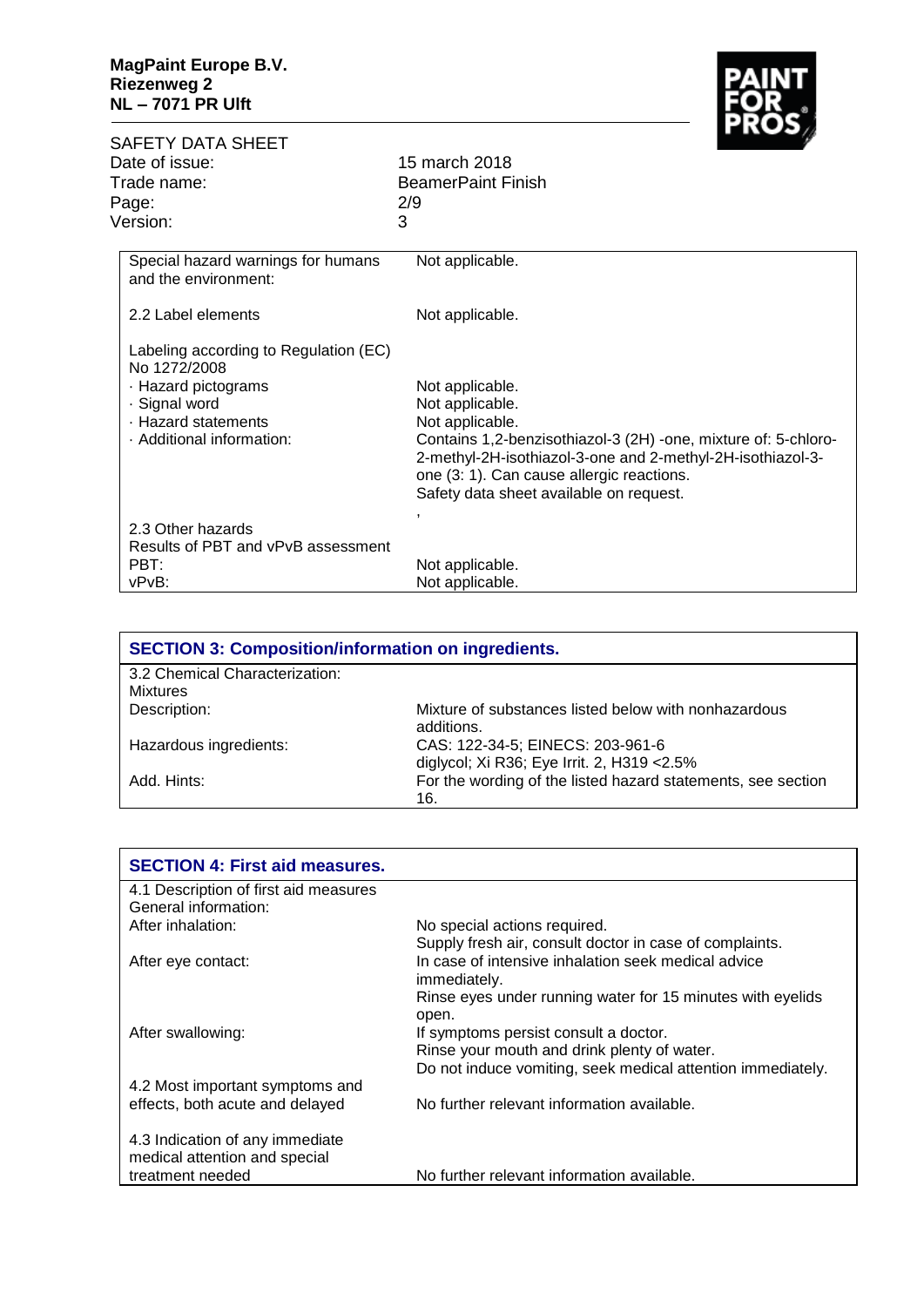SAFETY DATA SHEET Date of issue: 15 march 2018<br>Trade name: 15 march 2018 Page: 3/<br>Version: 3 Version:

BeamerPaint Finish<br>3/9

| <b>SECTION 5: Firefighting measures.</b>                     |                                                                                                                                                          |  |
|--------------------------------------------------------------|----------------------------------------------------------------------------------------------------------------------------------------------------------|--|
| 5.1 Extinguishing Media<br>Suitable extinguishing agents:    | CO2, extinguishing powder or water spray. Fight larger fire<br>with water spray or alcohol resistant foam.                                               |  |
| For safety reasons unsuitable<br>extinguishing agents:       | Water in full jet                                                                                                                                        |  |
| 5.2 Special hazards arising from the<br>substance or mixture | In the case of a fire, besides the main combustion products,<br>carbon dioxide and<br>Carbon monoxide, even more harmful fire gases and vapors<br>arise. |  |
| 5.3 Advice for firefighters<br>Special protective equipment: | Wear self-contained breathing apparatus.                                                                                                                 |  |

| <b>SECTION 6: Accidental release measures.</b>                                                  |                                                                                                                                                                                      |  |
|-------------------------------------------------------------------------------------------------|--------------------------------------------------------------------------------------------------------------------------------------------------------------------------------------|--|
| 6.1 Personal precautions, protective<br>equipment and in case of emergency<br>method to be used | Wear personal protective clothing.                                                                                                                                                   |  |
| 6.2 Environmental protection<br>measures:                                                       | Do not empty into drains / surface waters / groundwater.<br>Do not allow to get into the ground / soil.<br>Inform respective authorities when entering in waters or the<br>sewerage. |  |
| 6.3 Methods and material for<br>containment and cleaning up:                                    | With liquid-binding material (sand, kieselguhr, acid binder,<br>universal binder)<br>record, tape.                                                                                   |  |
| 6.4 Reference to other sections                                                                 | For information on safe handling see section 7.<br>See section 8 for personal protection information.<br>Information on disposal, see section 13.                                    |  |

| <b>SECTION 7: Handling and storage.</b>             |                                                                                |
|-----------------------------------------------------|--------------------------------------------------------------------------------|
| 7.1 Precautions for safe handling                   | The usual when dealing with chemicals and chemical building<br>materials       |
|                                                     | Take care. No special actions required.<br>Wear personal protective equipment. |
| Information about fire and explosion<br>protection: | No special measures<br>required.                                               |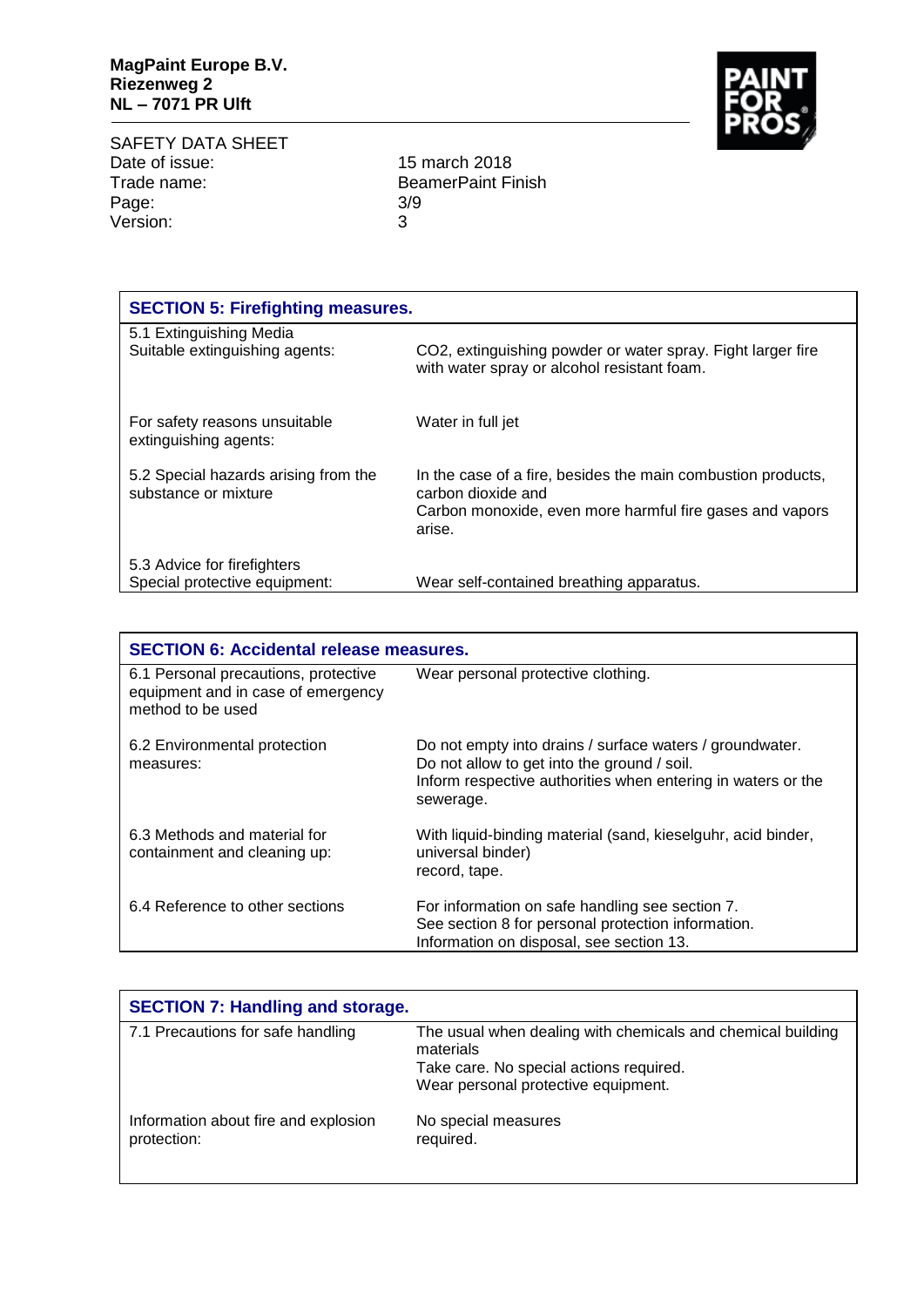

| SAFETY DATA SHEET |                         |
|-------------------|-------------------------|
| Date of issue:    | 15 march 2018           |
| Trade name:       | <b>BeamerPaint Fire</b> |
| Page:             | 4/9                     |
| Version:          | З                       |

BeamerPaint Finish<br>4/9

| 7.2 Conditions for safe storage taking |                                            |
|----------------------------------------|--------------------------------------------|
| into account intolerances              |                                            |
|                                        |                                            |
|                                        |                                            |
| Storage:                               |                                            |
| Requirements for storerooms and        |                                            |
| containers:                            | No special requirements.                   |
|                                        |                                            |
| Storage instructions:                  | Store away from food and feed.             |
|                                        |                                            |
| Further information on storage         | Keep container tightly closed.             |
|                                        |                                            |
| conditions:                            | Protect from heat and direct sunlight.     |
|                                        |                                            |
|                                        |                                            |
|                                        | 12                                         |
| Storage class:                         |                                            |
| VbF-Class:                             | Not applicable.                            |
|                                        |                                            |
| 7.3 Specific end use (s)               | No further relevant information available. |
|                                        |                                            |

| <b>SECTION 8: Exposure controls/personal protection.</b>                                               |                                                                                                                                                                                                                                                                                                                                                                   |  |
|--------------------------------------------------------------------------------------------------------|-------------------------------------------------------------------------------------------------------------------------------------------------------------------------------------------------------------------------------------------------------------------------------------------------------------------------------------------------------------------|--|
| Additional notes on the design of<br>technical systems:                                                | No further information, see section 7.                                                                                                                                                                                                                                                                                                                            |  |
| 8.1 Parameters to be monitored<br>Components with workplace-related<br>limit values to be monitored:   | 112-34-5 butyl diglycol<br>MAK short-term value: 101.2 mg / m3, 15 ml / m3<br>Long-term value: 67.5 mg / m3, 10 ml / m3                                                                                                                                                                                                                                           |  |
| 8.2 Exposure controls<br>Personal protective equipment:<br>General protection and hygiene<br>measures: | The usual precautions when handling chemical building<br>materials and<br>Chemicals are to be considered.<br>Wash hands before breaks and at the end of work.                                                                                                                                                                                                     |  |
| Respiratory protection:                                                                                | In case of insufficient ventilation respiratory protection.                                                                                                                                                                                                                                                                                                       |  |
| Hand protection:                                                                                       | Protective gloves.                                                                                                                                                                                                                                                                                                                                                |  |
| Glove material:                                                                                        | The selection of a suitable glove is not only from the material,<br>but also from<br>Depending on further quality characteristics and varies from<br>manufacturer to manufacturer. There<br>the product is a preparation of several substances, is the<br>resistance of<br>Glove materials are not predictable and therefore must be<br>before use<br>be checked. |  |
| Breakthrough time of glove material:                                                                   | The exact breakthrough time can be found out from the glove<br>manufacturer and<br>observed.                                                                                                                                                                                                                                                                      |  |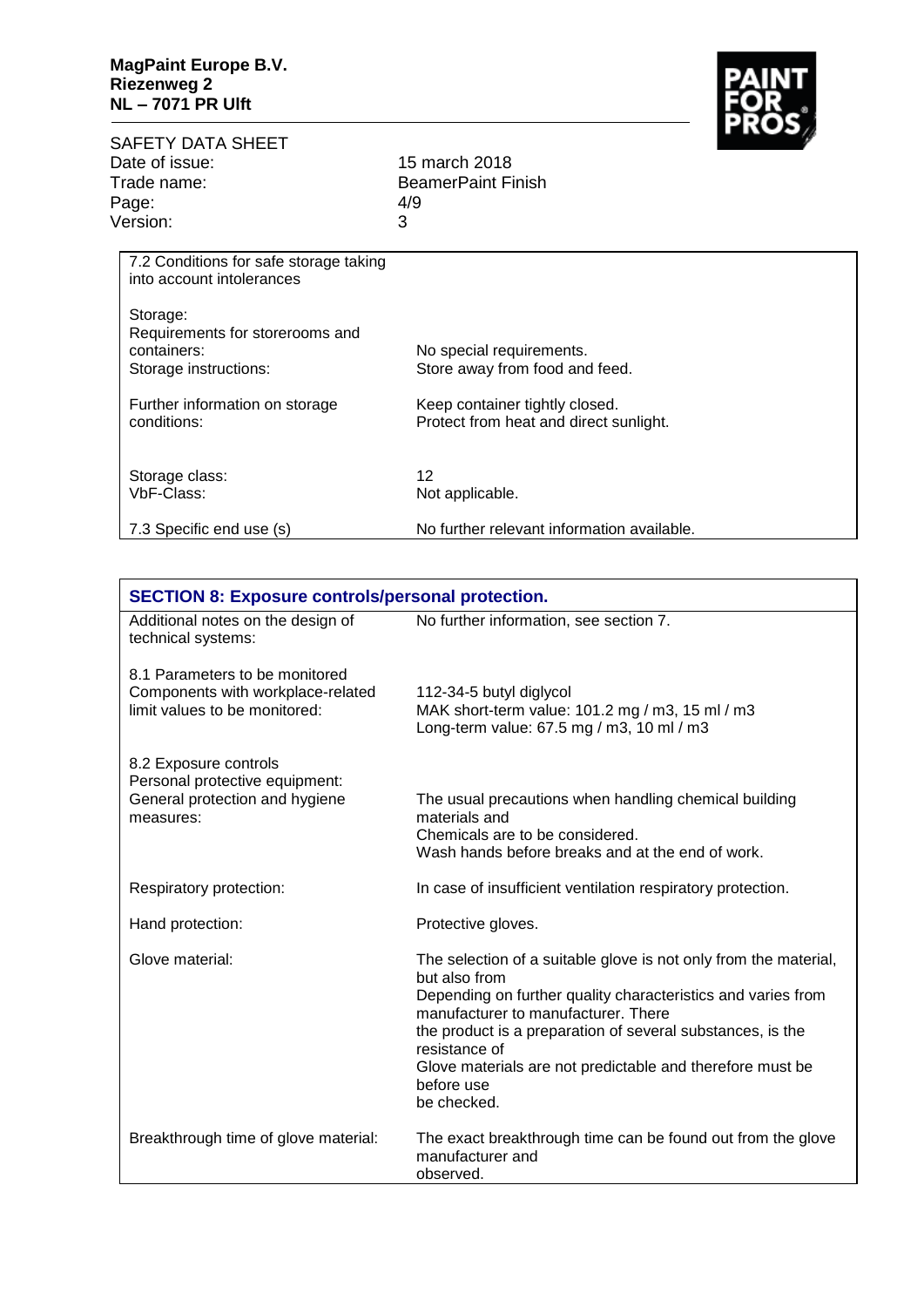

| <b>SAFETY DATA SHEET</b><br>Date of issue:<br>Trade name:<br>Page:<br>Version: | 15 march 2018<br><b>BeamerPaint Finish</b><br>5/9<br>3      | <b>INSTA</b> |
|--------------------------------------------------------------------------------|-------------------------------------------------------------|--------------|
| Not suitable are gloves made of the<br>following materials:                    | Leather gloves.                                             |              |
| Eye protection:<br>Body protection:                                            | When refilling goggles recommended.<br>Protective clothing. |              |

| <b>SECTION 9: Physical and chemical properties.</b> |                                            |
|-----------------------------------------------------|--------------------------------------------|
| 9.1 Information on basic physical and               |                                            |
| chemical properties                                 |                                            |
| <b>General Information</b>                          |                                            |
| Appearance:                                         | Liquid.                                    |
| Shape:                                              | According to product description.          |
| Colour:                                             | Characteristic.                            |
| Odor:                                               | Not determined.                            |
| Odor threshold :.                                   | Not determined.                            |
| PH value:                                           | Not determined.                            |
| change in condition                                 |                                            |
| Melting Point / Range:                              | 100 °C                                     |
| Boiling point /                                     | Not applicable.                            |
| Flash point:                                        | Not applicable.                            |
| Flammability:                                       |                                            |
| Ignition temperature:                               |                                            |
| Decomposition temperature:                          | Not determined.                            |
| Self-ignition temperature:                          | The product is not self-igniting.          |
| Explosion hazard:                                   |                                            |
| Explosion limits:                                   | The product is not explosive.              |
| Lower:                                              | Not determined.                            |
| Upper:                                              | Not determined.                            |
| Vapor pressure at 20 °C:                            | 23 hPa.                                    |
| Density at 20 °C:                                   | 1.02 g / $cm3$ .                           |
| Relative density:                                   | Not determined.                            |
| Vapor Density:                                      | Not determined.                            |
| Evaporation rate: · Solubility in /                 | Not or hardly mixable.                     |
| miscibility with water:                             |                                            |
| Partition coefficient (n-octanol / water)           | Not determined.                            |
| Log Pow:                                            |                                            |
| Viscosity:                                          |                                            |
| Dynamic:                                            | Not determined.                            |
| kinematic:                                          | Not determined.                            |
| Viscosity:                                          | Thixotropic.                               |
| Total organic solvents:                             | 1.5%.                                      |
| Water:                                              | 67.2%.                                     |
| ⋅ 9.2 Other information                             | No further relevant information available. |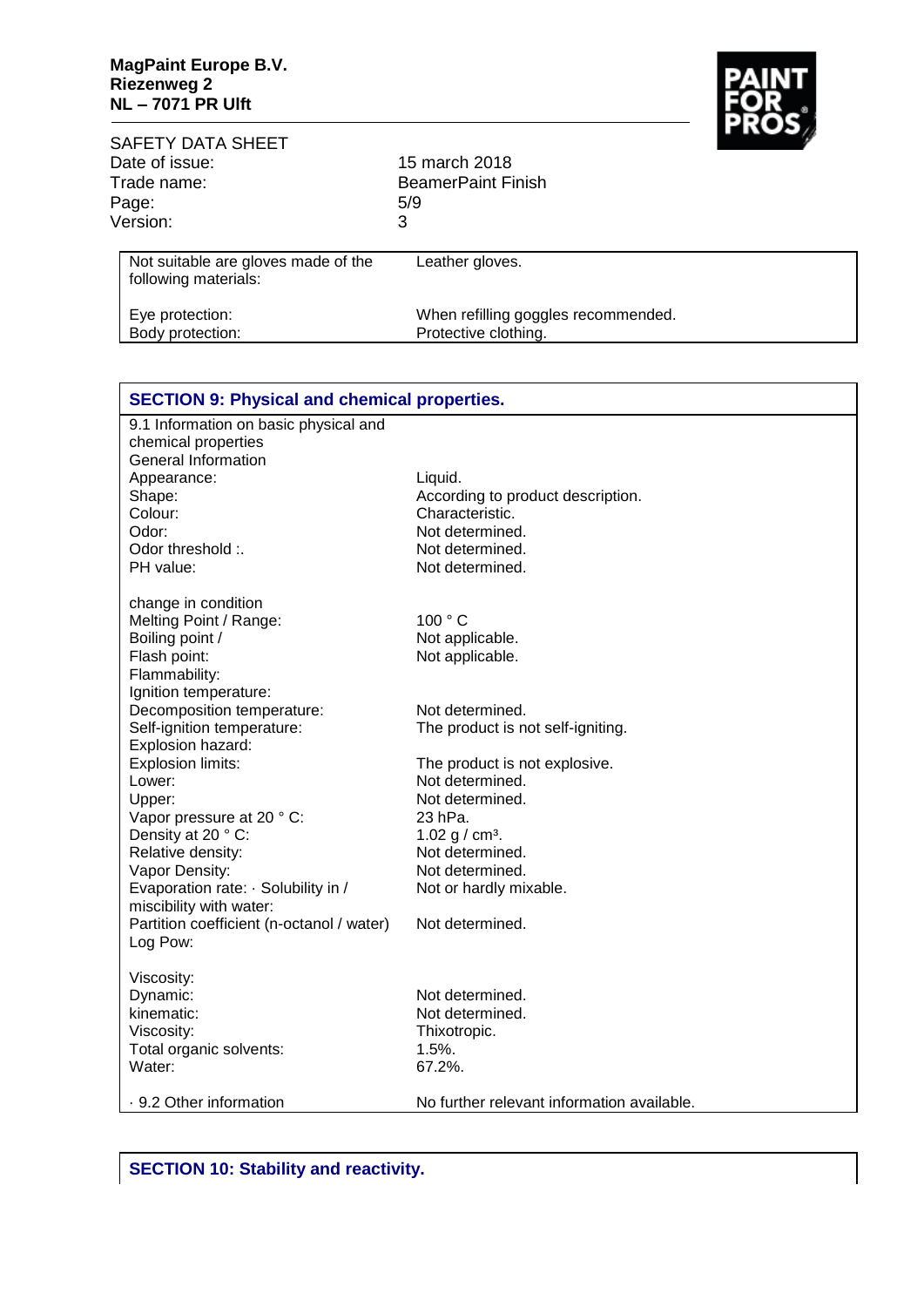

SAFETY DATA SHEET Date of issue: 15 march 2018<br>Trade name: 15 march 2018 Page: 6/<br>Version: 3 Version:

BeamerPaint Finish<br>6/9

| 10.1 reactivity                                 | No further relevant information available.                         |  |
|-------------------------------------------------|--------------------------------------------------------------------|--|
| 10.2 Chemical stability<br>Conditions to avoid: | No decomposition if used according to specifications<br>Use.       |  |
| 10.3 Possibility of hazardous reactions         | No dangerous reactions known.                                      |  |
| 10.4 Conditions to avoid                        | No further relevant information available.                         |  |
| 10.5 Incompatible materials:                    | No further relevant information available.                         |  |
| 10.6 Hazardous decomposition<br>products:       | With proper storage, proper handling and intended use<br>Use: none |  |

| <b>SECTION 11: Toxicological information.</b>                                                                                          |  |  |
|----------------------------------------------------------------------------------------------------------------------------------------|--|--|
|                                                                                                                                        |  |  |
| Based on available data, the classification criteria are not met.                                                                      |  |  |
|                                                                                                                                        |  |  |
| Based on available data, the classification criteria are not met.                                                                      |  |  |
| Based on available data, the classification criteria are not met.                                                                      |  |  |
| Based on available data, the classification criteria are not met.                                                                      |  |  |
| There are no data available for this point.                                                                                            |  |  |
| Based on available data, the classification criteria are not met.                                                                      |  |  |
| Based on available data, the classification criteria are not met.                                                                      |  |  |
| Based on available data, the classification criteria are not met.                                                                      |  |  |
|                                                                                                                                        |  |  |
| Based on available data, the classification criteria are not met.                                                                      |  |  |
|                                                                                                                                        |  |  |
| Based on available data, the classification criteria are not met.<br>Based on available data, the classification criteria are not met. |  |  |
|                                                                                                                                        |  |  |

| <b>SECTION 12: Ecological information.</b> |                                            |  |
|--------------------------------------------|--------------------------------------------|--|
| 12.1 Toxicity<br>Aquatic toxicity:         | No further relevant information available. |  |
| 12.2 Persistence and degradability         | No further relevant information available. |  |
| 12.3 Bioaccumulative potential             | No further relevant information available. |  |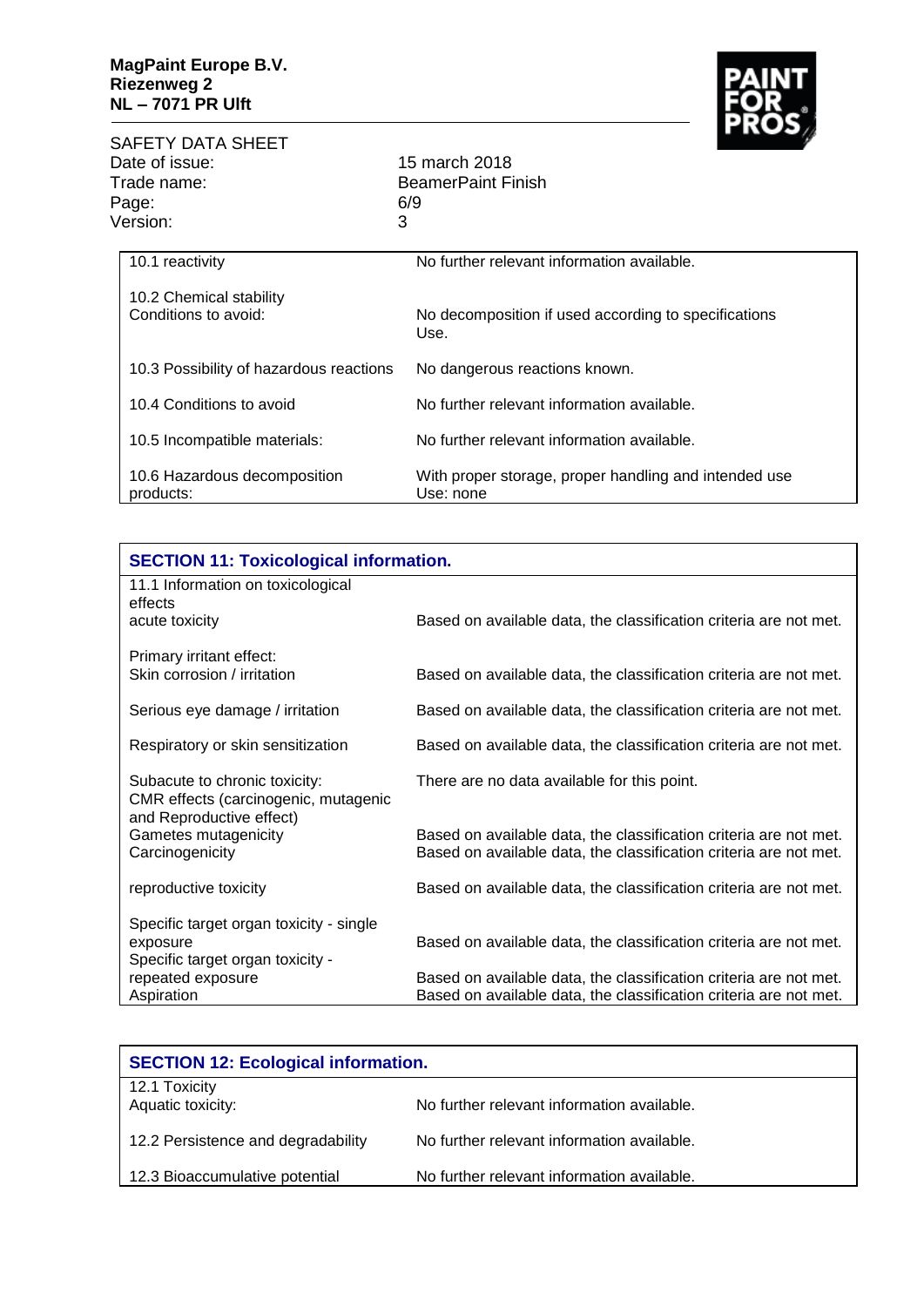

| SAFETY DATA SHEET                                          | <u>in the set of the set of the set of the set of the set of the set of the set of the set of the set of the set of the set of the set of the set of the set of the set of the set of the set of the set of the set of the set o</u> |  |  |
|------------------------------------------------------------|--------------------------------------------------------------------------------------------------------------------------------------------------------------------------------------------------------------------------------------|--|--|
| Date of issue:                                             | 15 march 2018                                                                                                                                                                                                                        |  |  |
| Trade name:                                                | <b>BeamerPaint Finish</b>                                                                                                                                                                                                            |  |  |
| Page:                                                      | 7/9                                                                                                                                                                                                                                  |  |  |
| Version:                                                   | 3                                                                                                                                                                                                                                    |  |  |
| 12.4 Mobility in soil                                      | No further relevant information available.                                                                                                                                                                                           |  |  |
| Further ecological information and<br>general information: | Water hazard class 1 (self-assessment): slightly hazardous for<br>water                                                                                                                                                              |  |  |
|                                                            | Do not allow undiluted product or large quantities of it to reach<br>ground water, water course or sewage system.                                                                                                                    |  |  |
| 12.5 Results of PBT and vPvB<br>assessment                 |                                                                                                                                                                                                                                      |  |  |
| PBT:                                                       | Not applicable.                                                                                                                                                                                                                      |  |  |
| vPvB:                                                      | Not applicable.                                                                                                                                                                                                                      |  |  |
| 12.6 Other adverse effects                                 | No further relevant information available.                                                                                                                                                                                           |  |  |

| <b>SECTION 13: Disposal considerations.</b>     |                                                                                                                                                                  |  |
|-------------------------------------------------|------------------------------------------------------------------------------------------------------------------------------------------------------------------|--|
| 13.1 Waste treatment methods<br>Recommendation: | Hazardous waste incineration or problem substance collection<br>points. Do not discard with household waste. Do not discharge<br>into drains, soil or waterways. |  |
| Waste code:                                     | 57303 according to ÖNORM S 2100 plastic dispersions<br>(water-based)                                                                                             |  |
| Disposal methods:                               |                                                                                                                                                                  |  |
| Chemical-physical treatment:                    | Suitable.                                                                                                                                                        |  |
| <b>Biological treatment:</b>                    | Not suitable.                                                                                                                                                    |  |
| Thermal treatment:                              | Conditioning required.                                                                                                                                           |  |
| Disposal:                                       | Not suitable.                                                                                                                                                    |  |
| Uncleaned packaging:                            |                                                                                                                                                                  |  |
| Recommendation:                                 | Disposal according to official regulations. Dispose of                                                                                                           |  |
|                                                 | uncleaned packaging such as product. Empty containers                                                                                                            |  |
|                                                 | completely and transfer collection points.                                                                                                                       |  |

| <b>SECTION 14: Transport information.</b>            |                 |  |
|------------------------------------------------------|-----------------|--|
| 14.1 UN number<br>ADR, ADN, IMDG, IATA               | Not applicable. |  |
|                                                      |                 |  |
| 14.2 UN proper shipping name<br>ADR, ADN, IMDG, IATA | Not applicable. |  |
| 14.3 Transport hazard classes                        |                 |  |
| ADR, ADN, IMDG, IATA class                           | Not applicable. |  |
| 14.4 Packing group                                   |                 |  |
| ADR, IMDG, IATA                                      | Not applicable. |  |
| 14.5 Environmental hazards:                          | Not applicable. |  |
|                                                      |                 |  |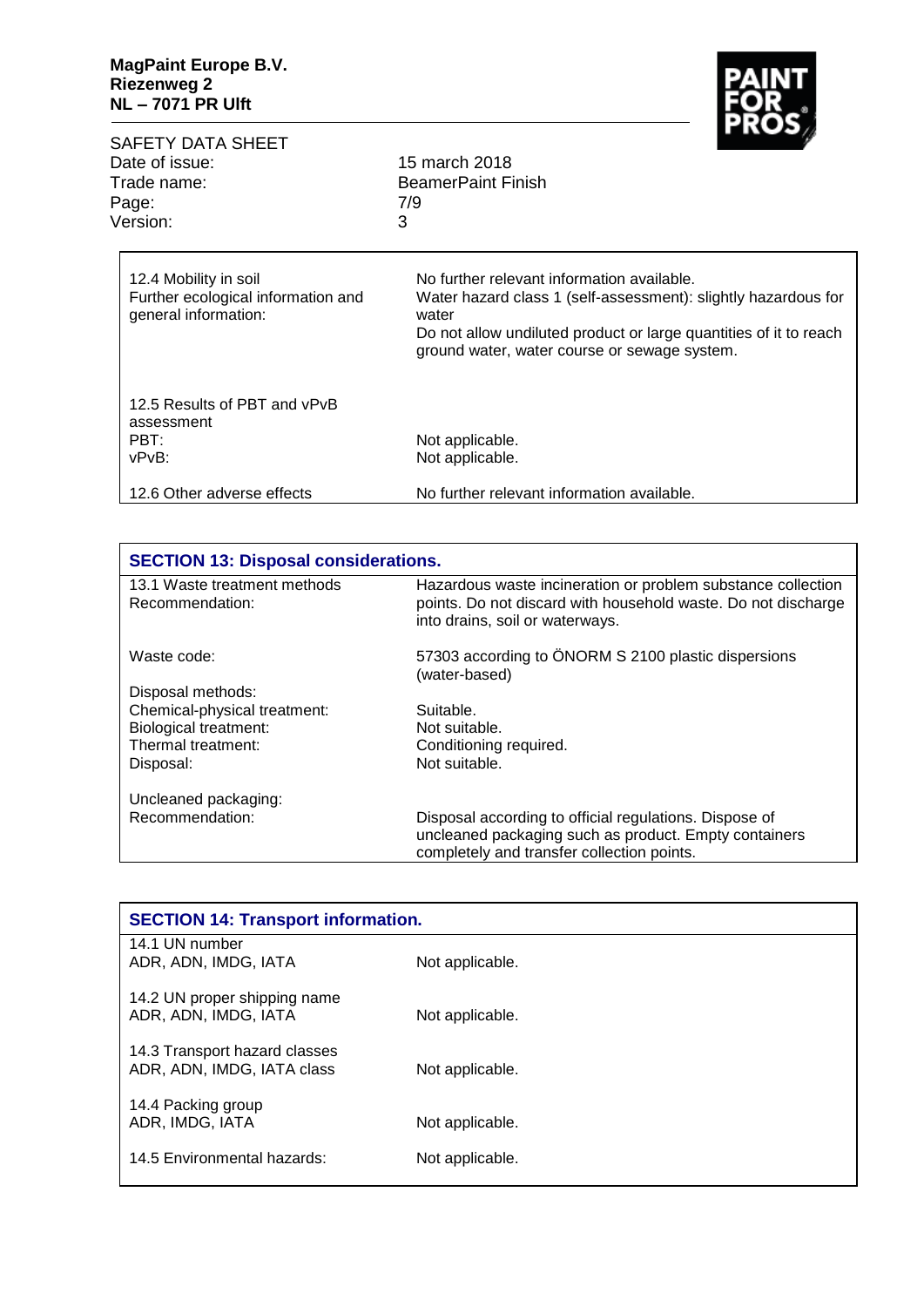

|                                        | SAFETY DATA SHEET                                                                                   |                                                       |          |   |
|----------------------------------------|-----------------------------------------------------------------------------------------------------|-------------------------------------------------------|----------|---|
| Date of issue:<br>Trade name:<br>Page: |                                                                                                     | 15 march 2018<br><b>BeamerPaint Finish</b>            |          |   |
|                                        |                                                                                                     |                                                       |          |   |
|                                        |                                                                                                     |                                                       | Version: | 3 |
|                                        | 14.6 Special precautions for user:                                                                  | Not applicable.                                       |          |   |
|                                        | . 14.7 Transport in bulk according to<br>Annex II of MARPOL Convention and<br>According to IBC Code | Not applicable.                                       |          |   |
|                                        | Transportation / further information:                                                               | No dangerous good according to the above regulations. |          |   |
|                                        | UN "Model Regulation":                                                                              | Not applicable.                                       |          |   |
|                                        |                                                                                                     |                                                       |          |   |

| <b>SECTION 15: Regulatory information.</b>                                                                   |                                                           |  |
|--------------------------------------------------------------------------------------------------------------|-----------------------------------------------------------|--|
| 15.1 Safety, health and environmental<br>regulations / legislation specific for the<br>substance or mixture: |                                                           |  |
| Labeling according to Regulation (EC)<br>No 1272/2008:                                                       | Not applicable                                            |  |
| hazard pictograms                                                                                            | Not applicable                                            |  |
| signal word                                                                                                  | Not applicable                                            |  |
| <b>Statements</b>                                                                                            | Not applicable                                            |  |
| Directive 2012/18 / EU<br>Named dangerous substances -<br><b>ANNEX I</b>                                     | None of the ingredients is included.                      |  |
| National regulations:<br>Classification according to VbF:                                                    | Not applicable                                            |  |
| Technical instructions air:<br>VOC value EU-RL 1999/13:<br>VOC value EU-RL 1999/13                           | 15.3 g/l                                                  |  |
| $ln\%$ :                                                                                                     | 1.50%                                                     |  |
| VOC value (Switzerland):                                                                                     | 1.50%                                                     |  |
| Water hazard class:                                                                                          | WGK 1 (self-classification): slightly hazardous to water. |  |
| Other regulations, restrictions and<br>prohibition regulations                                               | Employees observe the law on indoor protection.           |  |
| 15.2 Chemical Safety Assessment:                                                                             | A chemical safety assessment was not<br>carried out.      |  |

| <b>SECTION 16: Other information.</b>             |                                                                 |                              |
|---------------------------------------------------|-----------------------------------------------------------------|------------------------------|
| Wording of the hazard statements<br>in chapter 3: | H319 Causes serious eye irritation.<br>R 36 irritates the eyes. |                              |
| Document History:                                 | Printed on:<br>Previous edition:<br>Version:                    | 15. March 2018<br>24.10.2016 |